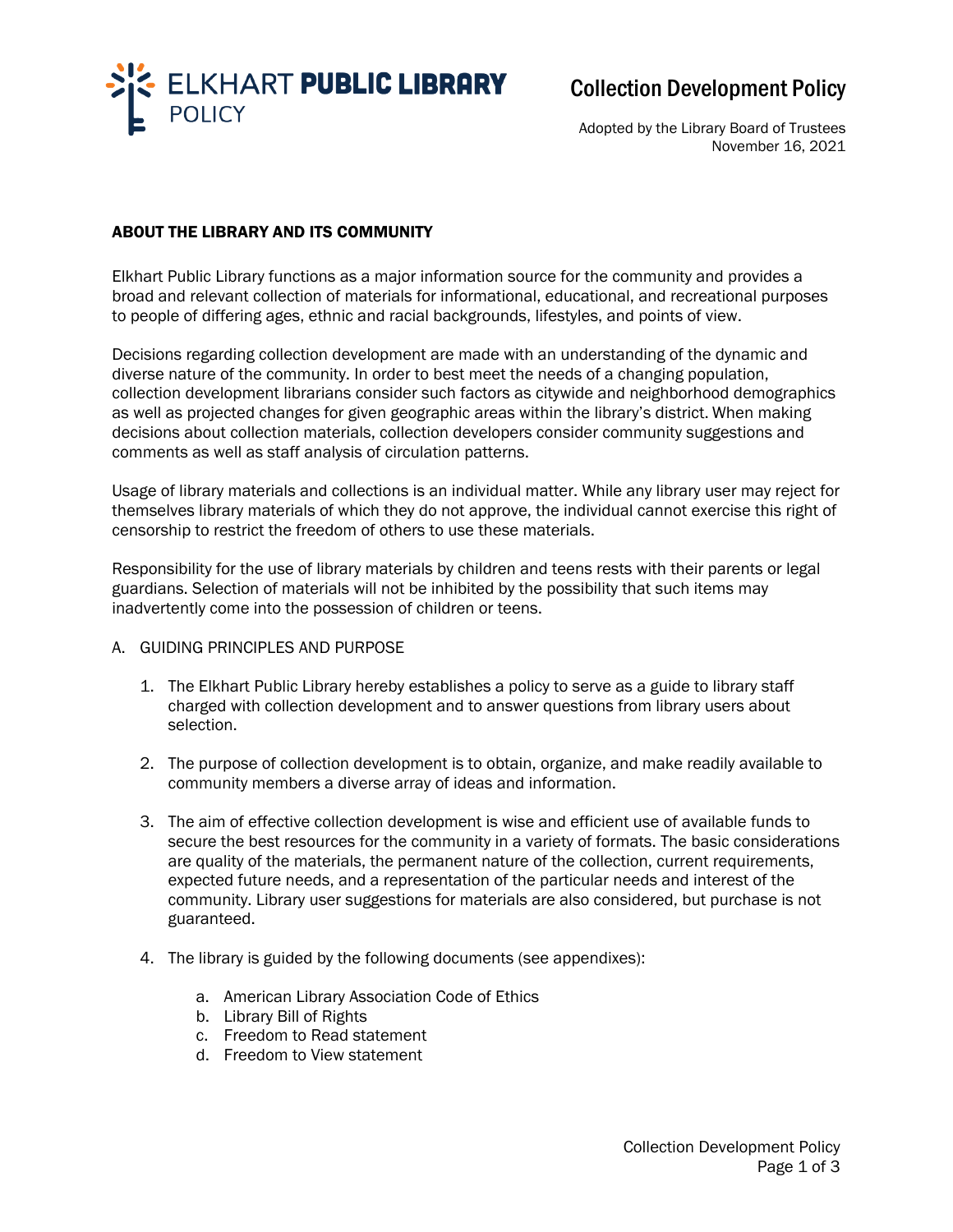#### B. SELECTION GUIDANCE

- 1. Professional librarians use their experience and knowledge of books and other resources, publishers, the community, and the library collection as a whole in the process of collection development.
- 2. Specific criteria used in selecting materials and resources include but are not limited to the following:
	- a. Reputation of publisher, artist, author, or subscription service
	- b. Timeliness of content
	- c. Significance of content
	- d. Usability and accessibility of digital resources
	- e. Literary, artistic, or educational merit
	- f. General intent of the author or artist
	- g. Popular demand
	- h. Awareness of accurate representation of people and cultures
	- i. Authenticity of history or social setting of the time period
	- j. Consideration of the work as a whole
	- k. The relationship of all these to the library users
- 3. Collection development strives to include resources that present a diversity of perspectives.
- 4. The decision to purchase resources which some library users may consider offensive is guided by qualified reviews; the general intent of the author or artist; the status of the material as literary, artistic, or educational material; and popular demand.
- 5. Selection of and access to electronic resources are integral to fulfilling the mission and objectives of the EPL. The Library provides a number of web-based resources available via the Library's website. Only web-based resources accessed over the Internet that are specifically selected using the criteria outlined in this policy are a part of the collection.
- 6. Due to the library's membership in consortia and subscriptions to online databases, some resources available through EPL may contain specific print and digital items selected by other consortium members and vendors.
- 7. All staff contribute to the development of a collection driven by patron needs and expectations by engaging in open, continuous two-way communication with patrons and other staff. The community has a role in shaping library collections by participating in the collection development process through suggestions and feedback.
- C. SOURCES

Sources for collection development include both professional and general interest publications as well as online sources covering a wide variety of subject areas.

D. REPLACEMENTS

Replacement of a missing, lost, or damaged library item is based on availability; the permanent value and importance of the item; user demand; and the item's relationship to other selection criteria.